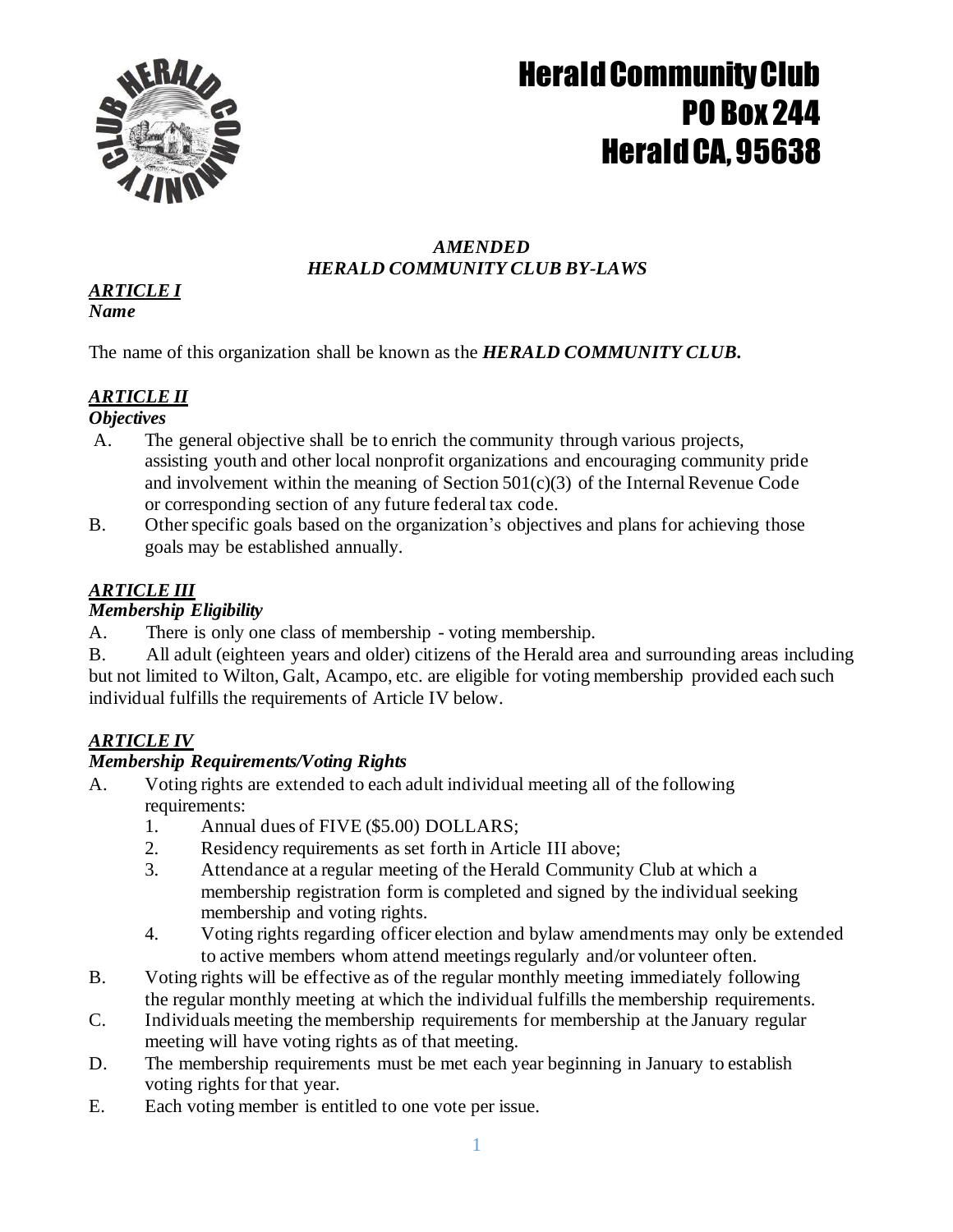

F. Proxy voting and absentee ballots shall not be permitted. Decisions shall be based on majority vote of the total membership present.

## *ARTICLE V*

### *Attendance and Reporting*

- A. At each meeting, all of the following shall occur:
	- 1. All members shall sign the attendance roster;
	- 2. A list of voting members shall be available.
- B. It is the duty of each member to attend meetings regularly and to keep abreast of activities and concerns of this organization in order to assist in making sound decisions.
- C. Meetings are open to the general public.
- D. Representatives of local organizations are encouraged to bring ideas and recommendations from the group they represent.
- E. Quorum has been amended to be 5 members with at least 3 officers present.

### *ARTICLE VI*

#### *Meetings*

- A. Regular meeting are to be held monthly from January through December. A proposed schedule of dates of such meetings shall be established at the January regular meetings.
- B. Special meetings may be called at the discretion of the president; however, such meetings should be for a specific purpose that cannot wait until the next regular meeting and only the business for which the special meeting was called should be conducted at such special meeting.
- C. The December regular meeting shall be for the completion of that year's business and to elect officers for the upcoming year. Nominations shall be taken at the November regular meeting. Nominations shall be taken at the December regular meeting only for those offices for which no nominations are taken at the November regular meeting.
- D. Notices of regular meetings shall be published in a newspaper of general circulation within the community and posted in a public place frequented by the general public within the community.
	- 1. Said notices shall state the day, hour and location of the meeting.
	- 2. The specific newspaper and public place to be used for notices of meetings shall be established at the January regular meeting each year and shall be published along with the other required information for the February regular meeting.
- E. Notices of special meetings shall be posted in the established public place and, if time allows, published in the established newspaper. Said notice shall state the day, hour and location of the meeting.
- F. Committee meetings may be held at the discretion of the committee chairperson.
- G. Agendas:
	- 1. Regular meetings: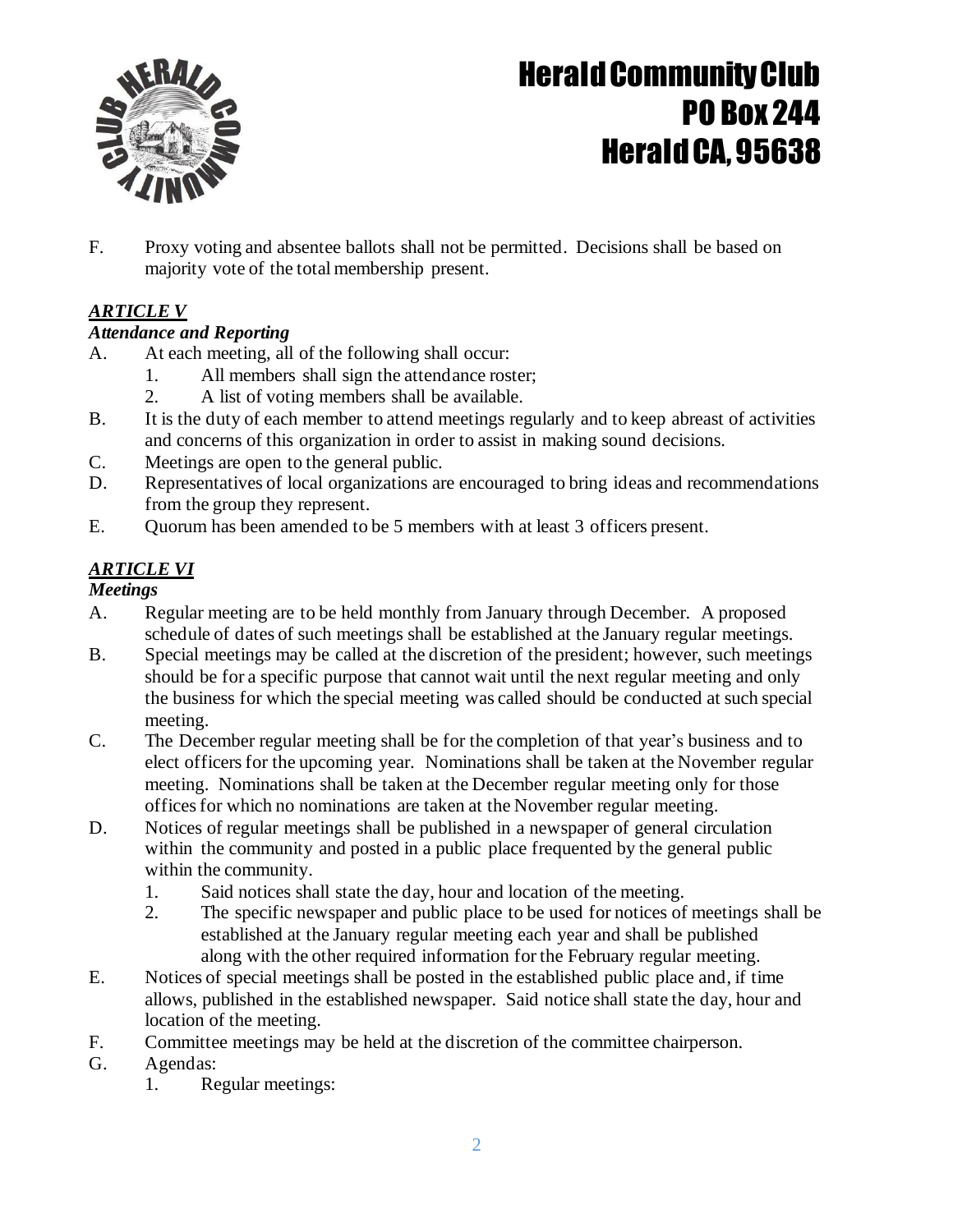

- a. The agenda must be posted at the established public place at least seventy-two (72) hours prior to the meeting.
- b. The meeting notice published in the established newspaper should include action items on the agenda.
- 2. An agenda forspecial meetings must be posted at the established public place at least twenty-four (24) hours prior to the meeting.
- 3. The president and secretary shall determine agenda items. Anyone, however, may request an item be placed on the agenda by notifying either the president or secretary at least twenty-four (24) hours prior to the required posting date for the agenda. Items not on the agenda may be discussed, but not acted upon.
- H. Other meetings shall be called by the president as necessary.
	- 1. The president must call a meeting of the organization with seven (7) days of being presented with a petition for a meeting if signed by thirty (30%) of the voting members of the organization.
	- 2. An agenda forsuch meeting shall be posted at the established public place at least twenty-four (24) hours prior to the meeting.
	- 3. Notice of such meeting shall be published in the established newspaper if time allows.

### *ARTICLE VII*

### *Rules of Order*

- A. Robert's Rules of Order shall be the rules of order of the HERALD COMMUNITY CLUB except as otherwise provided in these bylaws.
- B. The order of business shall be:
	- 1. Call to order;
	- 2. Posting of voting members list;
	- 3. Distribution and approval of minutes;
	- 4. Distribution and approval of the treasurer's report;
	- 5. Guest business;
	- 6. Reports of standing committees and discussion/action;
	- 7. Reports of special committees and discussion/action;
	- 8. Old or Unfinished business;
	- 9. New business;
	- 10. Announcement of next meeting date;
	- 11. Adjournment.
- C. Amendments to Bylaws:
	- 1. The articles of incorporation or the bylaws may be amended only at the December regular meeting if approved by a majority of the voting members present.
	- 2. Any proposed amendment shall be read at the November regular meeting. No amendments may be added at the December meeting.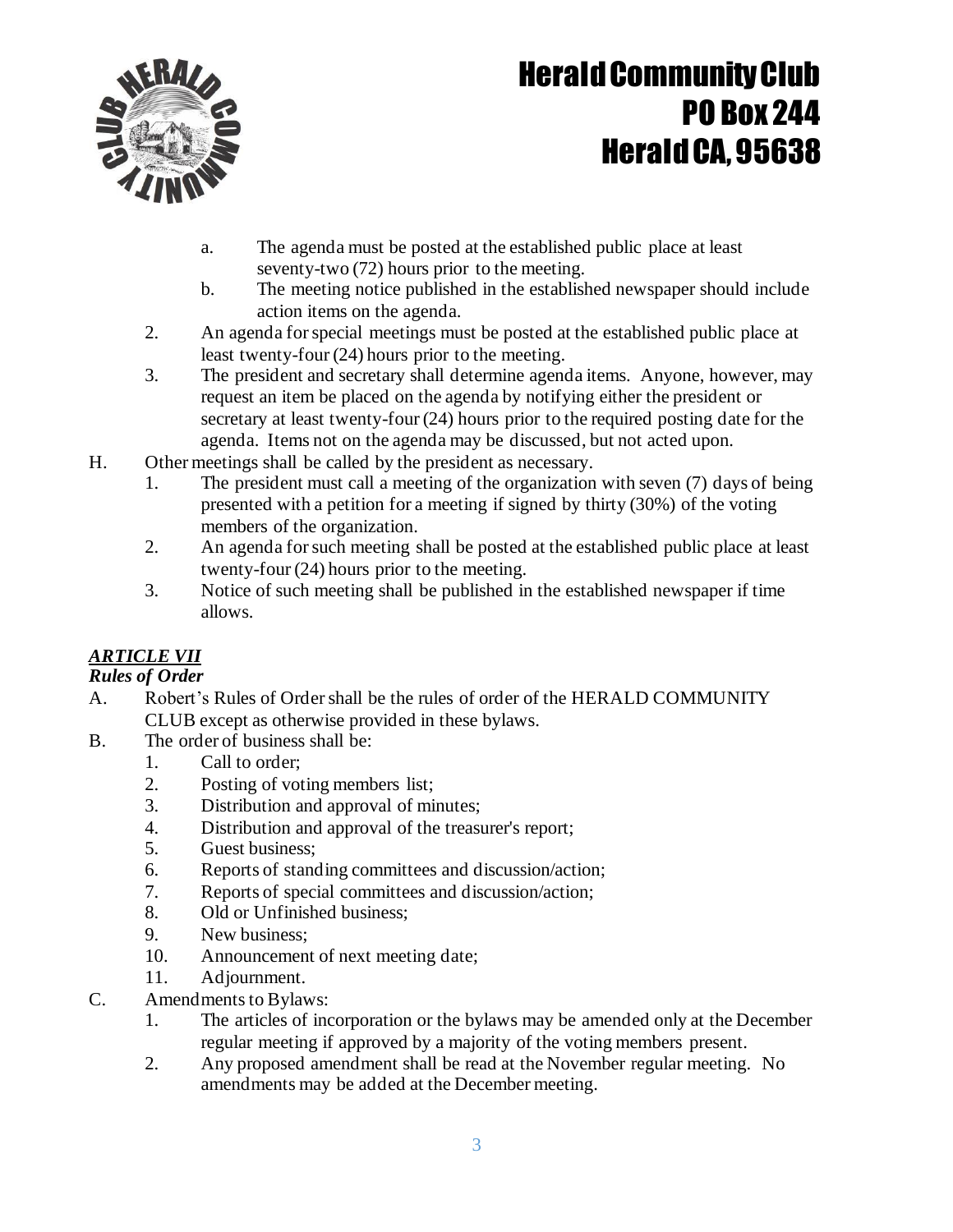

#### *ARTICLE VIII Officers and Duties*

The officers of this organization shall be a president, vice president, secretary, treasurer and sergeantat-arms. All officersshall be voting members of this organization as of the date they take office.

- A. **PRESIDENT**: The president shall administer the operation of this organization and preside at all meetings. The president organizes delegates and supervises. The president appoints the chairpersons of committees. Pursuant to Robert's Rules of Order, the president shall vote in all cases where such vote would affect the result or where the vote is by ballot. The president shall interpret the bylaws when there is a failure to secure consensus on intent and meaning.
- B. **VICE PRESIDENT**. The vice president shall assist the president as needed and shall perform the duties of the president in the president's absence. The vice president may have other duties as prescribed by this organization.
- C. **SECRETARY**. The secretary shall:
	- 1. Publish and post notice of all meetings;
	- 2. Keep, or cause to be kept, full and complete records of the proceedings of any and all general membership meetings;
	- 3. Assist in preparing an agenda for each meeting;
	- 4. Such other duties as prescribed by this organization

### D. **TREASURER.** The treasurer shall:

- 1. Keep a record of all organization funds and supply a detailed financial report at each regular meeting.
- 2. Maintain the checking account of this organization as follows:
	- a. Signatures of current officers only on the checking account;
	- b. Mandatory signature of any two officers on each check;
	- c. No blank checks shall be signed by more than one officer;
	- d. Receipts shall be secured prior to reimbursement.
- 3. Have the organization's checkbook available at all meetings;
- 4. Have a current list of voting members available at all meetings;
- 5. Such other duties as prescribed by this organization
- E. **SERGEANT-AT-ARMS.** The sergeant-at-arms shall keep order at all meetings and assist the president as needed. The sergeant-at-arms may have other duties as prescribed by this organization, such as equipment manager.

## *ARTICLE IX*

### *Election and Term of Office*

- A. Officers of this organization shall be elected at the December regular meeting and shall start serving in January for a term of twelve (12) months.
- B. Any mid-term vacancies in the position of any office, except president, shall be nominated by the voting members, subject to the approval of the membership as an agenda item at a regular, properly noticed meeting. The office of president shall be filled as an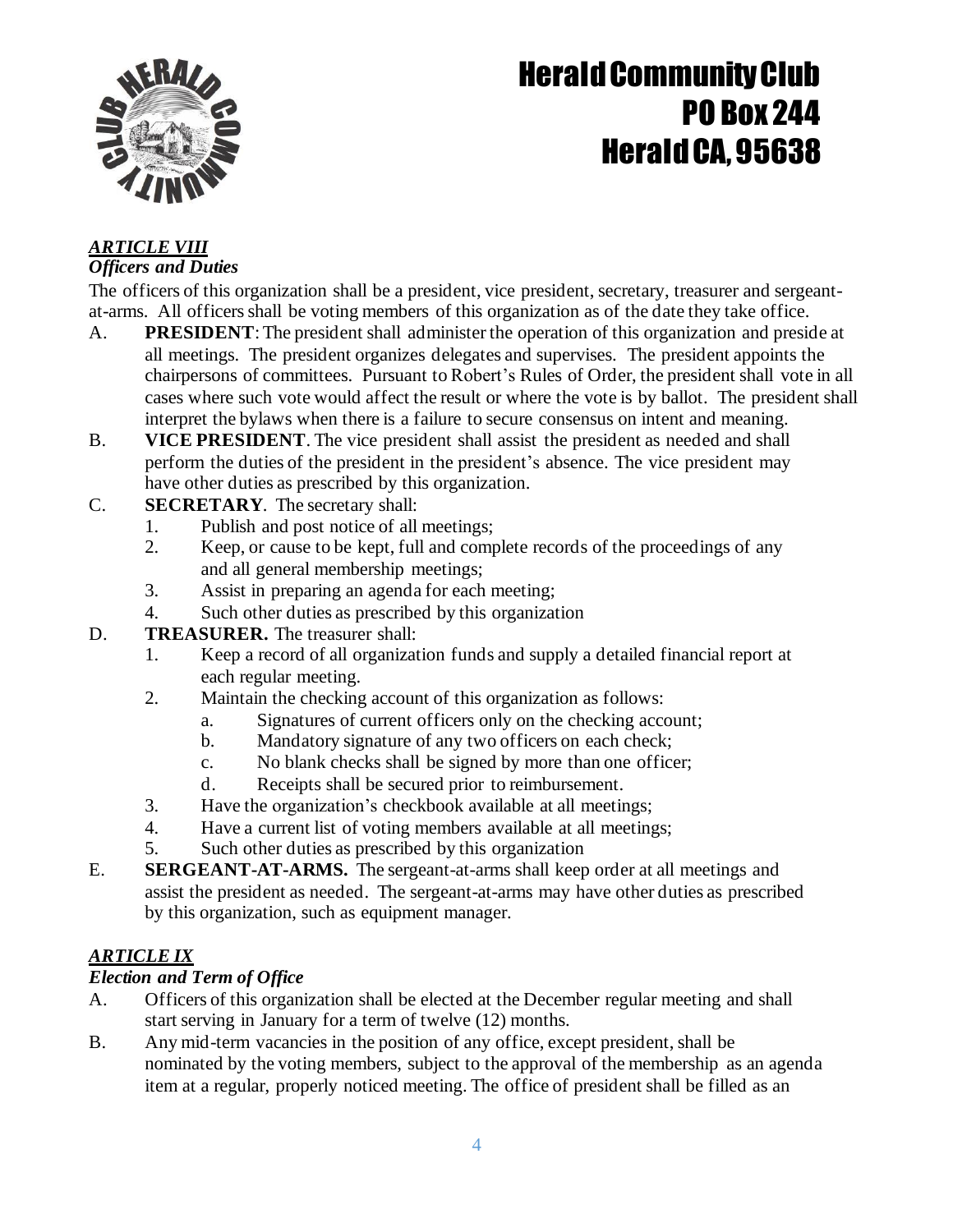

agenda item by the approval of the majority of the voting members present at a properly noticed meeting.

C. Any officer may be removed from office at a regular meeting by a two-thirds majority vote of the voting members present. Intention of such removal must be announced at the regular meeting prior to meeting at which a vote takes place and must be included in the agenda of the meeting at which a vote takes place.

## *ARTICLE X*

#### *Committees*

- A. The president shall appoint any standing or temporary committees as may be deemed suitable or necessary to accomplish the purposes of this organization.
	- 1. Standing committee chair people shall be appointed by the president at the January meeting or as the needs arises.
	- 2. Temporary committee chair people shall be appointed by the president as the need arises.
	- 3. If there is a disagreement at the time of appointment over the president's choice of either a standing or temporary committee chairperson, any voting member present may propose an alternative candidate.
		- a. If approved as an agenda item by a majority of the voting members present, said candidate shall be deemed the chairperson of the committee in question upon said candidate's acceptance.
		- b. If no alternative candidate is approved by a majority of the voting members present or if no alternative candidate accepts, the president's original choice stands.
	- 4. Committee chair people must be members of the Herald Community Club at the time of appointment. It is not necessary that voting rights be effective at that time as long as all other requirements, pursuant to Article IV.A.2. above, has been fulfilled.
		- a. The chairperson is responsible for making a monthly status report at the HERALD COMMUNITY CLUB regular meetings and at such other meetings or times as may be requested by the president.
		- b. The chairperson must submit a budget at regular meetings to be approved as an agenda item by a majority of the voting members present prior to beginning any project.
		- c. Once a project is approved, project expenses shall be reimbursed by the HERALD COMMUNITY CLUB treasurer without further general membership approval as long as appropriate receipts are submitted and the funds are within the approved budget.
		- d. Once the budgeted funds are expended for a particular project, a revised budget may be presented at a regular meeting for approval as an agenda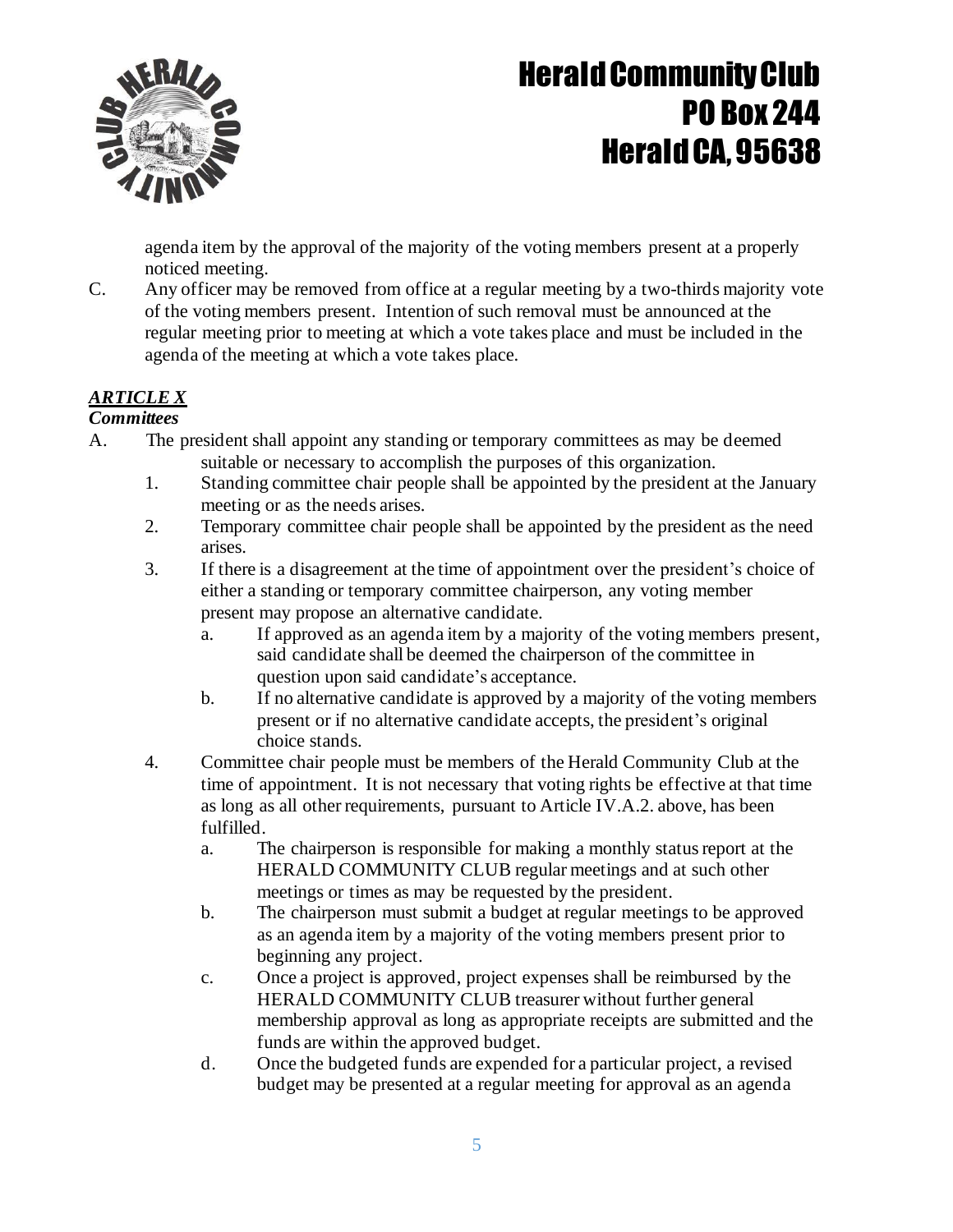

item by a majority of the voting members present. If approved, the terms of 3c. above again apply.

- e. At the next regular meeting following completion of a project, the chairperson must present a financial statement as to income, expense and net profit or loss forsaid project. The treasurer shall work with the chairperson to assure accuracy of such report.
- f. Chairpersons are personally responsible for any amounts expended over the approved budget amount until that amount is approved by the general membership. No individual has the authority to open accounts or charge anything to the HERALD COMMUNITY CLUB. This must be initiated by one of the HCC officers and may only be authorized by vote of the general membership at a regular meeting for which such vote is an agenda item.
- g. A committee chairperson may be discharged of his/her authority if such discharge is approved as an agenda item at a regular meeting by a two-thirds majority of the voting members present. Intention of such removal must be announced at the regular meeting prior to the meeting at which a vote takes place.
- 5. Each chairperson shall receive of a copy of this Article X.
- 6. Committee members need not be voting members of the HERALD COMMUNITY CLUB.
- 7. Herald Day financial report be available by September monthly meeting (30 days after Herald day), for any outstanding finances and monies to be finalized and finished.
- B. Standing committees shall include, but are not limited to, the following:
	- 1. Herald Day Committee:
		- a. The objective of this committee is to organize an annual community festival, to be called "Herald Day", to be held the first Saturday of August of each year for the purpose of a community gathering, exhibiting projects, trade goods and any other normal activities incidental to a community day.
		- b. Herald Day Booths:
			- 1) ALL Herald Day booth rentals and parade participants must be approved by the Herald Day Committee. Such approval shall not be unreasonably withheld.
			- 2) Types of Booths: Fees shall be established annually for the following types of booths:
				- a) Advertising c) Food Vendors
					-
				- b) Arts & Crafts d) Games/Entertainment Booths
				- e) Non-profit Marketing Booths
				- No fee shall be charged for informational booths
			- 3) No merchandise may be sold at advertising or informational booths.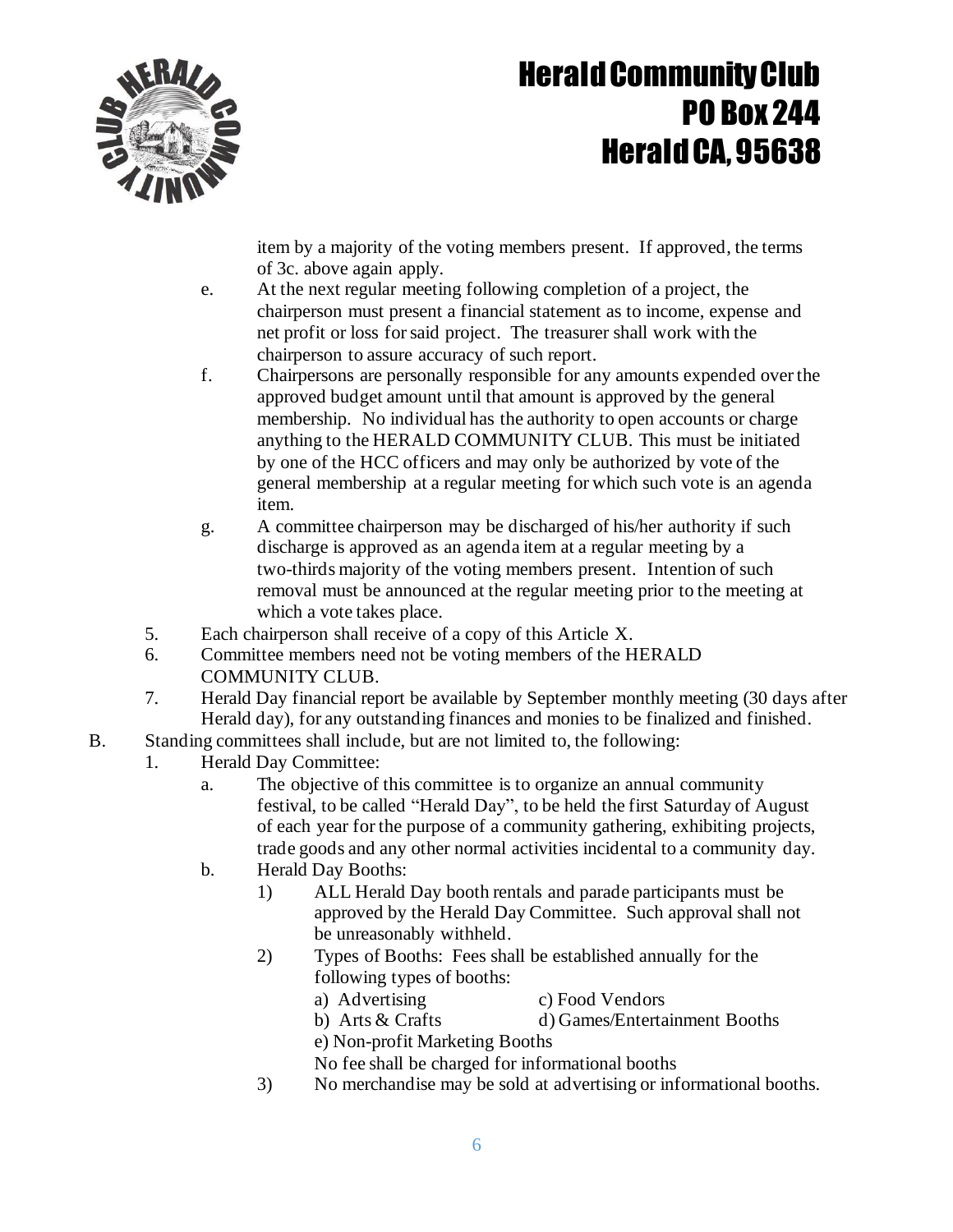

- 4) Craft booth vendors are not required to be from the Herald area; however, all items must be handmade - no "flea market" or "garage sale" or commercially produced items will be allowed.
- 5) Food and/or beverage vendors will be limited to those food items and drink categories approved by their contracts. There shall be no duplication of food at any two or more booths. Only the HERALD COMMUNITY CLUB may sell alcoholic beverages. There is no limitation on how many vendors may sell other categories of drinks (i.e., ice tea, lemonade, punch or bottled water), but vendors will be limited to those drinks approved on their contracts. Food vendors are encouraged to partner with local non-profit groups as fundraisers.
- 6) Non-profit marketing booths shall be limited to 5 (five), ten-by-ten foot booths (one non-profit per booth). Non-profits must show current 501(C) (3) status; availability of booths will be on a first-come, first-served basis with preference given to local non-profits (as defined in Article III above). If the number of applicants exceeds the number of allotted booths a lottery system shall be implemented. No sales of any kind shall take place at any non-profit Marketing booths.
- c.Herald Day King and Queen:
	- 1) The Arcohe School eighth grade class will vote each year to determine if there will be a Queen or a King and Queen.
	- 2) The nominees are selected by the current Arcohe School eighth graders based on the following:
		- a) Nominees must be current eighth grade students at Arcohe School;
		- b) Nominees must have a grade point average of 2.76 as of the third quarter of the current school year;
		- c) Nominees must have written parental consent and commitment to participate in the Herald Day Parade
		- d) The top five nominees for Queen and the top five nominees for King, if applicable, will be introduced to all classes **at** Arcohe;
		- e) The entire Arcohe student body will vote by ballot for Queen and King, if applicable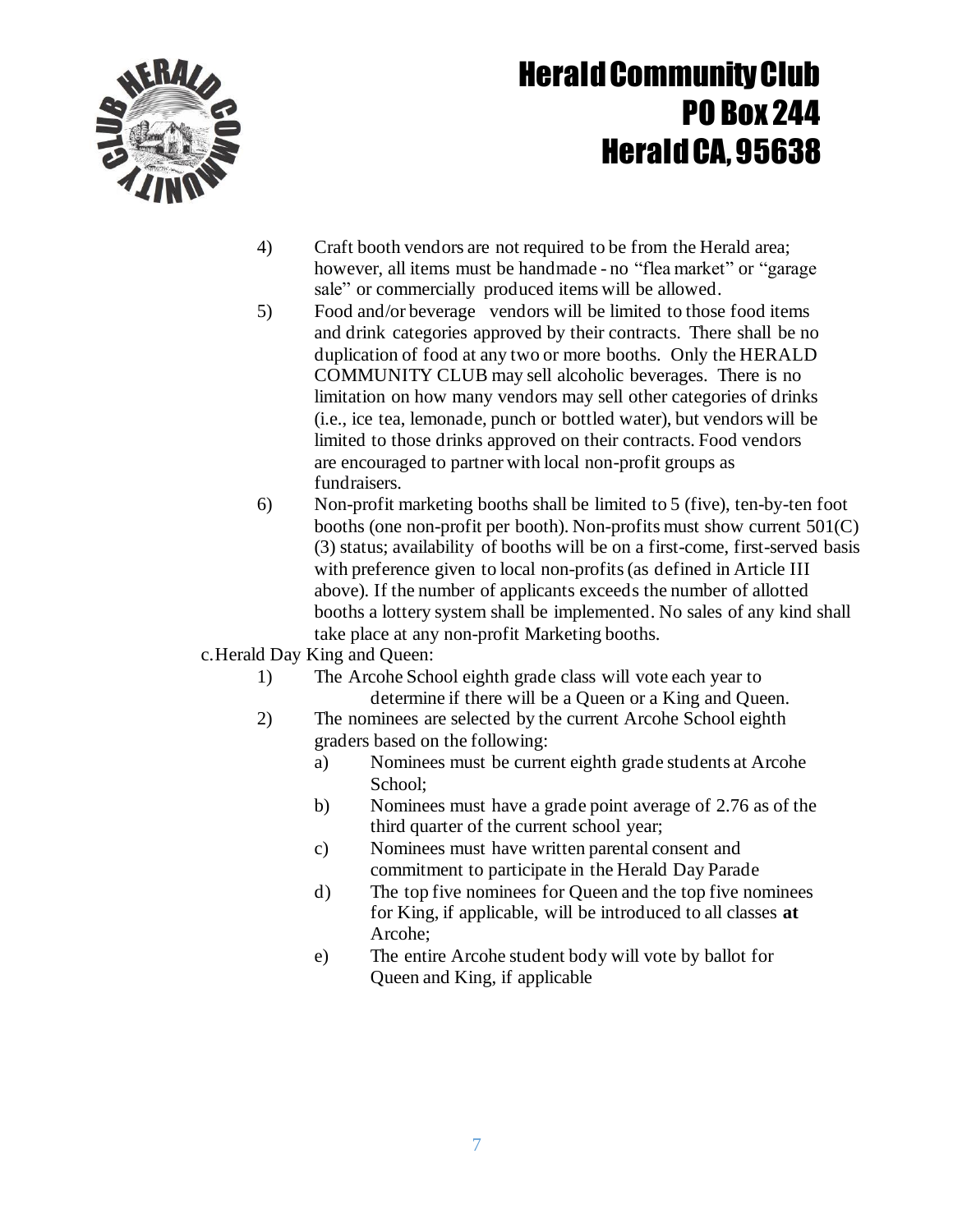

### C. Grants

- 1. To assist in achieving the objectives of the HCC, grant monies may be authorized, subject to the following regulations:
	- a. Grant proposals receive a majority vote of the HCC;
	- b. To receive a HCC grant approval, requesters are required to complete the HCC Grant Request Proposal Form;
	- c. Submit a written proposal to the HCC. Person(s) submitting the proposal are encouraged to give a verbal overview and be prepared to answer questions from the HCC. A contact person is requested and an accounting of use of funds is requested but not required.

### D. Donations

- 1. Per same grant form, with donation section, requested funds made by voting member shall be followed and conducted in same manner as grants per above article.
- 2. Follow up on donation shall be reported to club at the next monthly meeting.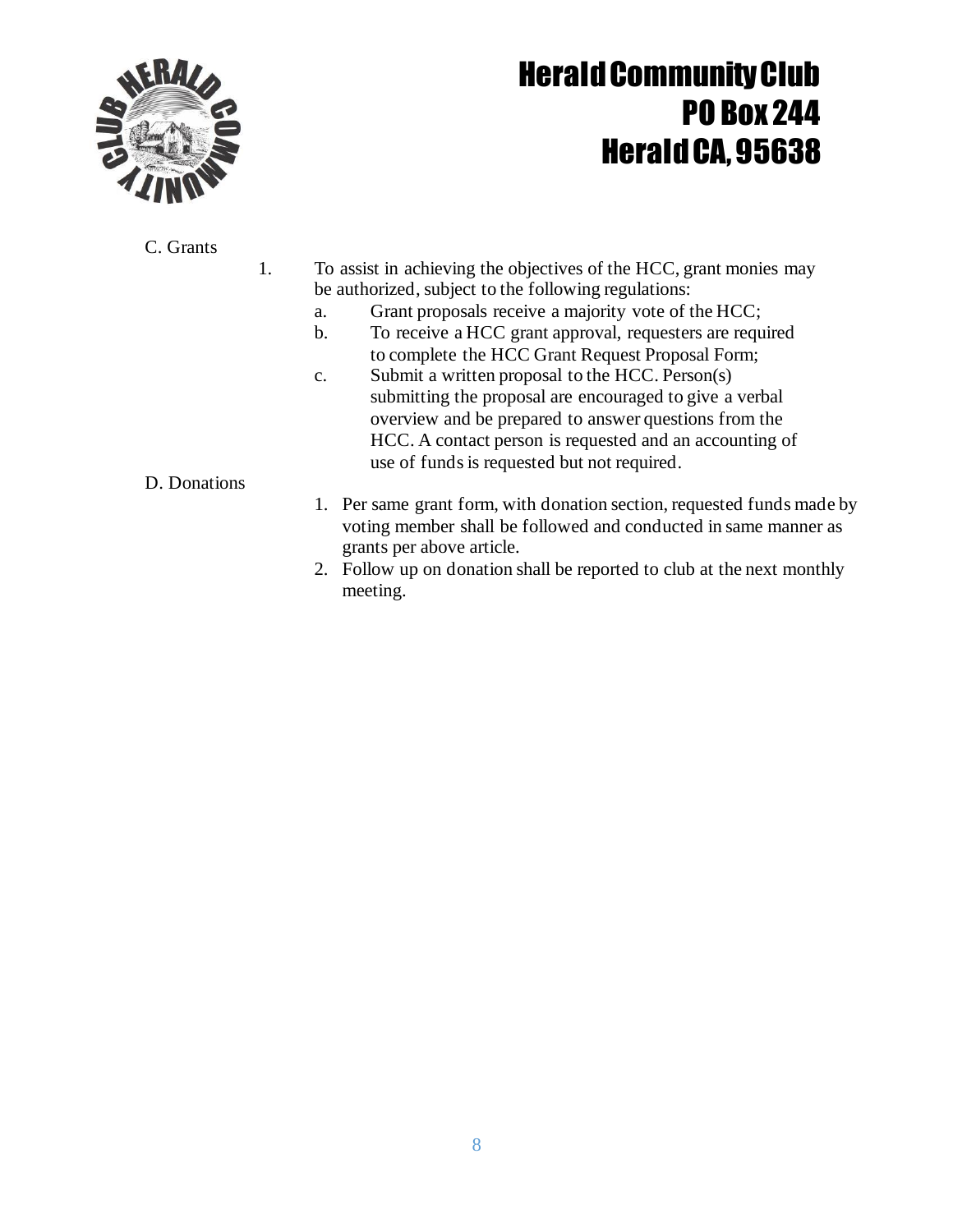

#### *ARTICLE XI General Expenditures*

- A. Approval of any expenditure of this organization's funds must comply with the organization's guidelines and will be granted only if appropriately budgeted funds are available.
- B. All expenditures must be approved as agenda items by majority of vote of the total present. Such expenditures can be made without general membership approval, if approved by a majority vote of the officers, not to exceed a maximum amount per year to be set by the membership at the beginning of each fiscal year.

## *ARTICLE XII*

### *AnnualAudit*

- A. for HERALD COMMUNITY CLUB purposes only, an annual audit of the minutes and financial records of the organization shall be conducted.
- B. A committee of three members shall be nominated and elected as an agenda item at the December regular meeting by a majority of the voting members present.
- C. The results of such audit shall be reported at the January meeting.

## *ARTICLE XIII*

### *Club Equipment*

HERALD COMMUNITY CLUB equipment is for club use, and can be rented out to club members or nonmembers or any other group, for one (1) dollar with board approval and sign out. Renters are responsible for any damage or loss. An inventory shall be done prior to Herald Day each year to verify location and condition of club equipment from the previous inventory and add any new equipment. The inventory will be updated following Herald Day and turned over to the new officers in January. Any equipment missing from the previous inventory shall be noted on the new inventory with an explanation whenever possible.

## *ARTICLE XIV*

## *Effectiveness of Bylaws*

- *A. The above Bylaws were presented at a duly noticed regular meeting and were approved by a majority of the voting members present at the duly noticed regular meeting held December 7, 2005. Quorum was amended and added in Article V,Item E, on December7, 2005*.
- *B. The above Bylaws were presented at a duly noticed regular meeting and were approved by a majority of the voting members present at the duly noticed regular meeting held December 4, 2013. Herald Day booth descriptions were amended and added in Article X, Item B, on December4, 2013*.
- *C. The above Bylaws were presented at a duly noticed regular meeting and were approved by a majority of the voting members present at the duly noticed regular meeting held December 3, 2014. Officer's terms were stricken from the bylaws and membership requirements and voting rights were changed on December 3, 2014.*